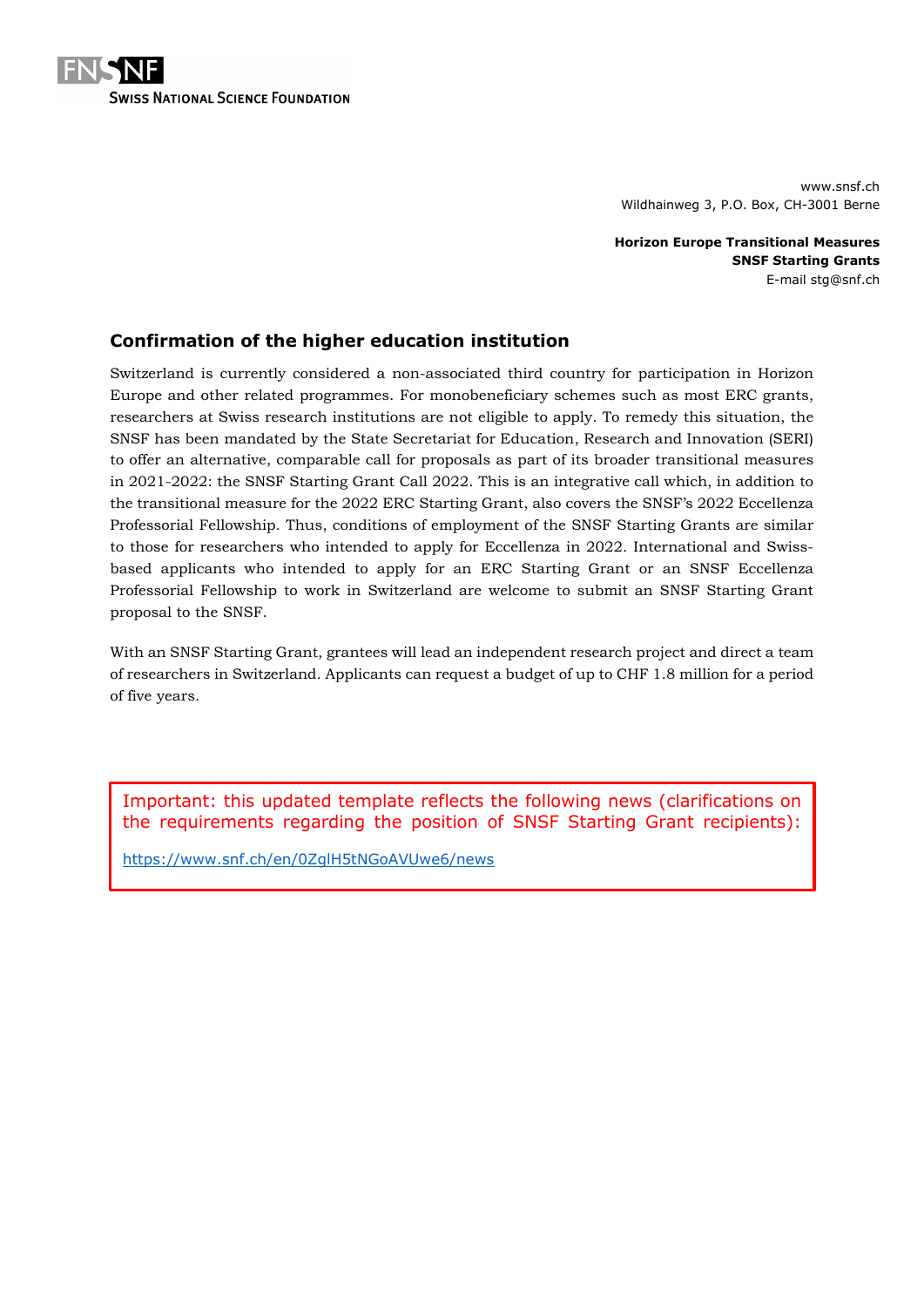Applicants can submit an SNSF Starting Grant independently of their academic position.

For higher education institutions that offer an assistant professorship, a position and title of assistant professor is required for the duration of the grant.

- If the applicants do not have such a secured position for the duration of the grant, they request their salary at the level of assistant professor. They submit the detailed confirmation (1) by the submission deadline and the general confirmation of the vice rectorate for research (2a) at the latest before the start of the SNSF Starting Grant confirming they will receive the status and title of assistant professor.
- If the applicants have such a secured position for the duration of the grant, they submit the detailed confirmation (1) and the general confirmation of the vice rectorate for research (2b) by the submission deadline.

For eligible institutions that do not offer assistant professor positions and titles, a position involving independent project and management responsibility ("group leader position") is required for the duration of the grant.

- If the applicants do not have such a secured position for the duration of the grant, they request their full salary at level of group leader. They submit the detailed confirmation (1) by the submission deadline.
- If the applicants have such a secured position for the duration of the grant, they submit the detailed confirmation (1) and the general confirmation of the vice rectorate for research (2b) by the submission deadline.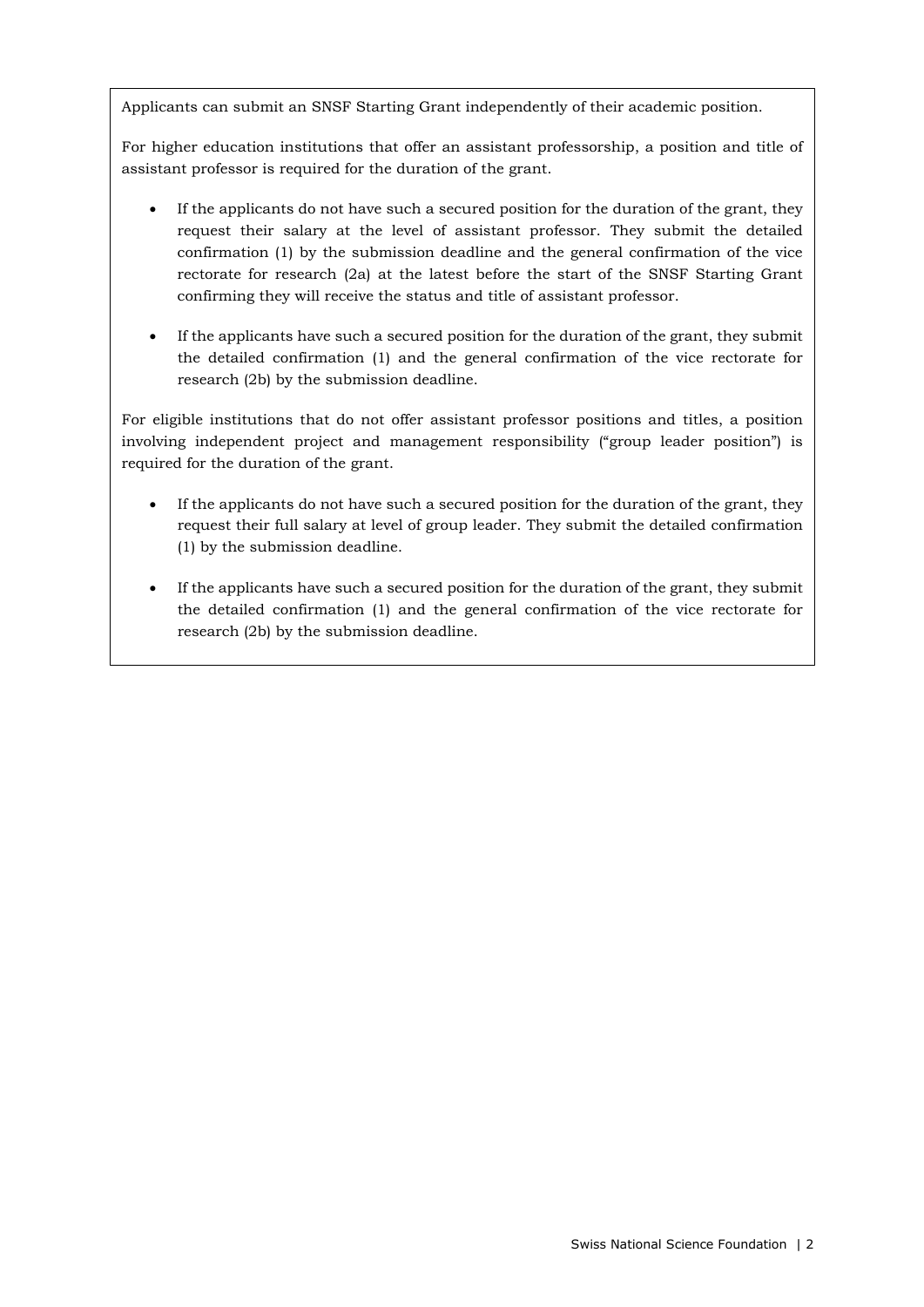#### **The written confirmation of the higher education institution consists of two separate letters:**

- 1. Detailed confirmation of the research institution signed by the head of the institute/department. This confirmation must be submitted with the application by the submission deadline (Tuesday 1 February 2022).
- 2. General confirmation of the vice rectorate for research for higher education institutions that can offer an assistant professorship, or an equivalent position for an institution that does not offer assistant professor positions and titles:
	- a **If the applicant requests her/his full salary at the level of assistant professor to the SNSF Starting Grant:** must be submitted before the start of the SNSF Starting Grant at the latest or can already be submitted with the application by the submission deadline (Tuesday 1 February 2022).
	- b **If the applicant already has a secured position as professor at the higher education institution, or as group leader at the eligible institution that does not offer assistant professor positions and titles:** must be submitted by the submission deadline (Tuesday 1 February 2022).

The confirmation must follow the text template provided below and be written using the official letterhead of the research institution. They will only be regarded as complete if all the points relevant to the application are addressed.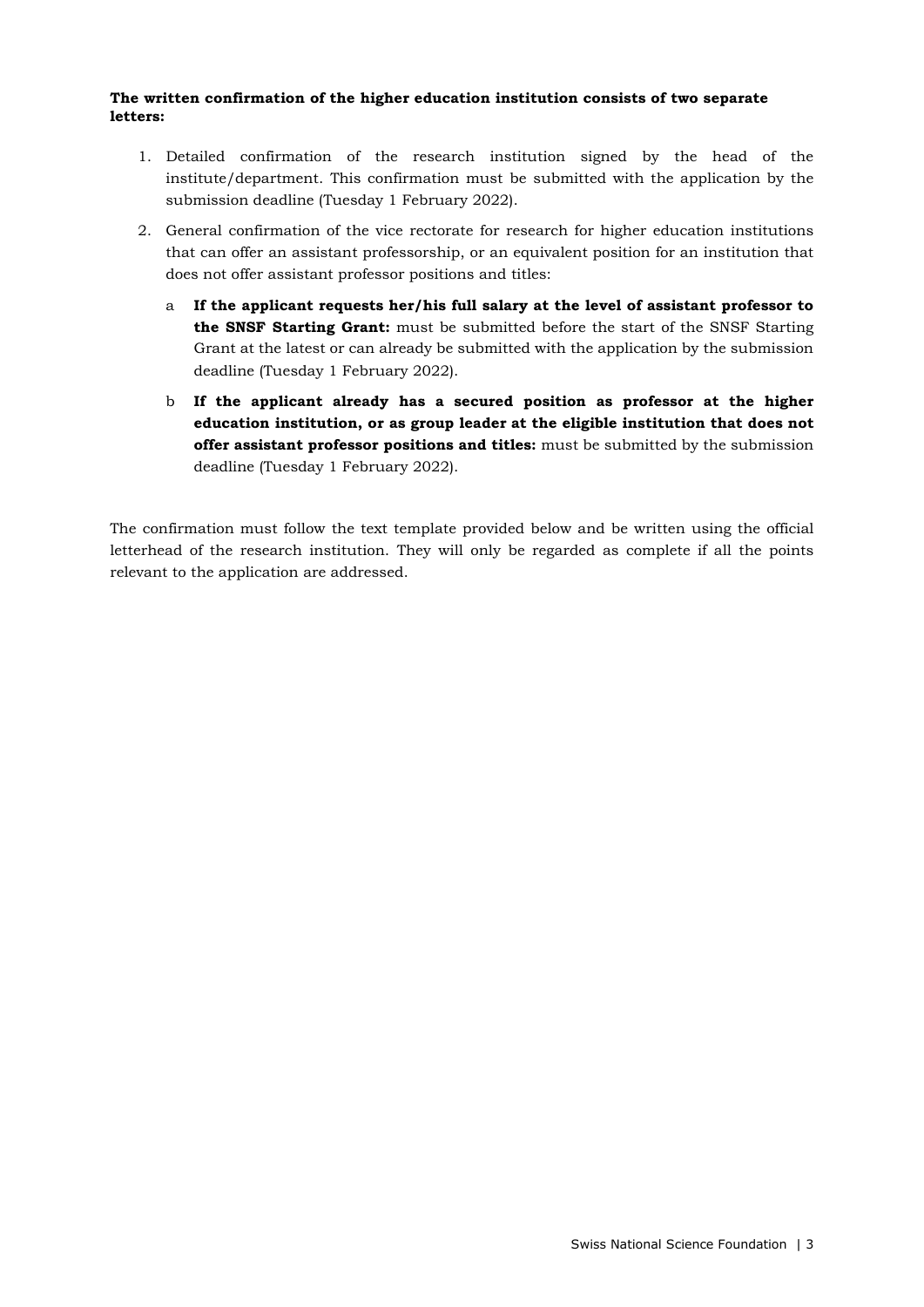# **1. Detailed confirmation of the research institution**

The **[name research institution]** confirms its intention towards the principal investigator (PI) **[name applicant]** to adhere to the obligations listed below should a SNSF Starting Grant be awarded for the proposal entitled **[project title]**.

For the duration of the SNSF Starting Grant, the research institution commits itself to:

- integrate and engage the PI for the whole duration of the SNSF Starting Grant;
- provide working space for the whole duration of the SNSF Starting Grant;
- support the PI in the management of her/his team and provide administrative assistance to the PI;
- provide research support to the PI and the team members (regarding infrastructure, equipment, access rights, products and other services necessary for conducting the research); **[please specify]**;
- guarantee the necessary scientific independence of the PI, in particular as regards the:
	- o realisation of the research under the scientific guidance of the PI;
	- o selection and supervision of other team members;
	- o use of the budget to achieve the scientific objectives of the project;
	- o authority to publish as senior author and to invite as co-authors only those who have contributed substantially to the reported work;
	- o preparation of scientific reports for the SNSF Starting Grant;
	- o possibility to apply independently for funding.

### **[The following points MUST be addressed]**

- Statement on the general interest of the research institution with regard to the PI and her/his research project/field as well as possible synergies.
- Statement on the project and its autonomy compared to other ongoing research objectives at the research institution.
- *If the applicant will not be employed as assistant professor during the SNSF Starting Grant and requests PhD positions(s)*, the official supervisor of the doctoral thesis at [name institute/department] will be [name]. For the requested PhD position(s) the due completion of the doctoral thesis is guaranteed on expiry of the grant or in the event of the project being prematurely abandoned (including required financing).

#### **[Name, signature; signed by the head of the institute/department]**